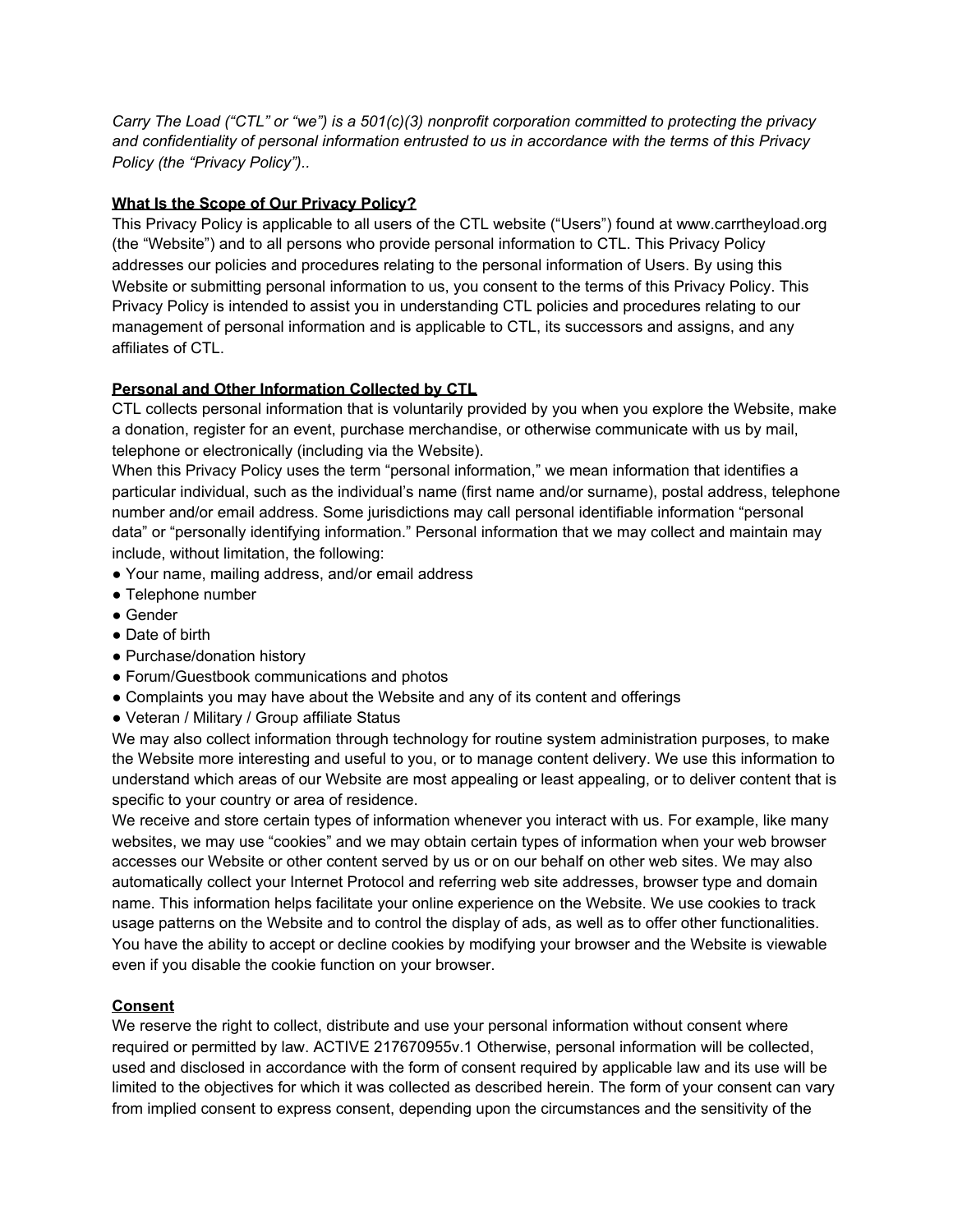type of information collected. We will rely on implied consent when we can reasonably conclude that you have given your consent by your action (e.g., by giving us your name and contact information so that we may send any information that you have requested or products that you have ordered) or inaction (e.g., by not exercising an ability to opt-out that is provided to you at the time your contact information is collected). This Privacy Policy identifies the purposes for which your personal information is collected, used and disclosed. Additional consent will be obtained from you should we wish to use or disclose your personal information for any additional purposes not identified in this Privacy Policy.

# **Why Does CTL Collect Personal Information?**

CTL collects personal information for the following reasons:

1. To provide you with the information, products or services you have requested, including processing your donation;

2. To better understand you and to allow us to serve you better through more detailed information, enhanced customer service and directed CTL promotional efforts of particular interest;

3. To properly investigate and respond to any challenges, questions or concerns you may have about CTL, our services or the Website;

4. To determine your eligibility for our events, programs, products and services; and

5. For internal recordkeeping, reporting, and data analysis.

If you opt in to receive information, offers, promotions or other content that CTL may from time to time provide , your information will be used to provide you with offers for CTL events, programs, products and services that we believe may interest you and to solicit your opinion on our events, programs, products and services. If you have opted in to receive such information and offers, we may also use your personal information to ensure that your contact information is accurate and up to date.

#### **What Kind of Personal Information Does CTL Disclose, to Whom and Why?**

CTL may share your personal information with certain CTL affiliates, and their respective successors and assigns, but only to the extent necessary to fulfill the purposes identified in this Privacy Policy. In addition to this sharing with affiliates, CTL may disclose your personal information to third parties as follows: 1. To Third Parties To Perform Processing and Other Specialized Services: At times, CTL may use outside organizations to perform specialized services such as, but not limited to, credit card processing, merchandise sales and order fulfillment. These service providers are only given the information needed to perform those services and they are bound contractually to protect the privacy and security of your information and to limit the use of your information to the service being provided.

2. To Third Parties in the Event of Legal Reasons: We advise you that we may disclose personal information to the government or other legal or regulatory authorities (i) if so ordered by a court of law, or (ii) for other legal reasons, such as (a) to comply with legal process such as a search warrant, subpoena or court order; (b) to protect CTL's rights and property; (c) to investigate reports of fraud or of Users sending material using a false email address or Users sending harassing, threatening, or abusive messages; (d) to protect against misuse or unauthorized use of the Website; or (e) in emergencies, such as when we believe someone's physical safety is at risk. In some cases, disclosure may be required by law to be without notice to you.

3. To Strategic Partners. We also reserve the right to share information with our strategic partners and other designated non-profit organizations of ours. We do not sell or rent personal information about you (except in connection with a significant transaction as described immediately below).

4. To a Third Party in the Event of a Significant Transaction or Other Event: In the case of any significant transaction or event involving CTL or any of its affiliated entities such as, by way of example, a merger, amalgamation, re-organization, liquidation, or insolvency, other parties to the transaction and their professional advisors may need to have access to CTL's various databases as part of the due diligence process. In this event, CTL would only provide such access under terms of a strict confidentiality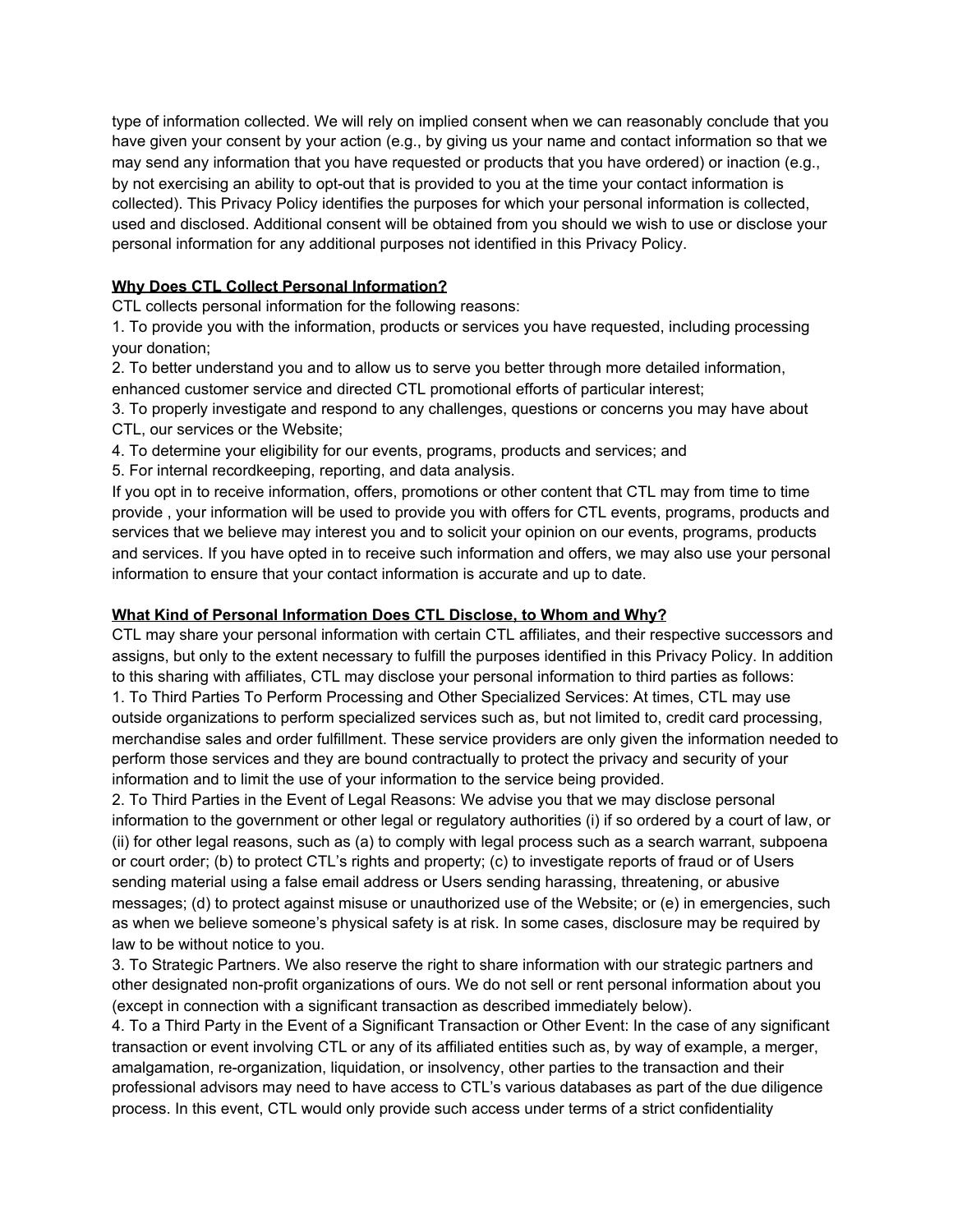agreement. Also, upon completion of any such transaction or event, your personal information would be transferred to CTL's successor-in-interest to be used for the purposes for which it was collected.

#### **How Long Does CTL Retain Personal Information?**

We keep your information for a period reasonably necessary to meet the purposes for which it was collected or to comply with any legal requirements, including statutory retention periods. When your personal information is no longer required for a specific purpose or legal requirement, it will be erased from our records.

#### **What Security Measures Does CTL Have in Place To Safeguard Personal Information?**

CTL has implemented reasonable physical, electronic and administrative measures to protect your information from error, loss or unauthorized access. For example, we use industry-standard efforts, such as encryption, passwords and firewalls to safeguard the confidentiality of your personal information contained on our computer systems. In addition, any third parties we use are contractually bound to protect the confidentiality of your information and access is restricted to those with a need to know the information to carry out the identified purpose.

## **Non-Personal Information**

Non-personal or aggregated information is information that cannot be associated with or traced back to a specific person. When Users browse our Website, for example, we may gather information about the number of Users who are viewing each page so that we can learn what features generate the most interest. We also use this data, both aggregated and personally identifiable, to personalize and enhance your onsite experience by displaying content that we believe will be of interest to you and to deliver content that is specific to your interest. We may disclose anonymous, aggregated information about our Website to third parties.

#### **Links to Third Party Sites**

Users may, through hypertext or other computer "links," gain access to other websites on the Internet which are not operated or monitored by CTL. CTL is providing these links to you only as a convenience, and the inclusion of any link does not imply endorsement by CTL of the website or content linked to. CTL ASSUMES NO RESPONSIBILITY FOR ANY MATERIAL OUTSIDE OF CTL'S WEBSITE, INCLUDING ANY WEBSITE WHICH MAY BE ACCESSED THROUGH A LINK ON CTL'S WEBSITE. Unless otherwise expressly stated at CTL's Website, CTL is not sponsored by or affiliated with the linked website, and trademarks used in connection with linked website are not trademarks of CTL. CTL specifically disclaims responsibility for any inadvertent viewing by a minor of any material intended for adults on a website accessed through use of a linked website.

#### **How to Control How Your Personal Information is Collected, Used and Disclosed**

You have control over how we collect, use and disclose your personal information. Any comments, questions or changes regarding the collection, use and disclosure of your personal information shall be directed to a CTL representative, as described below.

You may choose not to receive email from us, even after granting permission, by unsubscribing. Instructions on how to unsubscribe from emails that are not related to processing of your transactions with us are included in each such email.

A request for a copy of the personal information we keep about you, depending on the laws of your country, must be made in writing giving details with which CTL can identify you. Information will be furnished in accordance with applicable law.